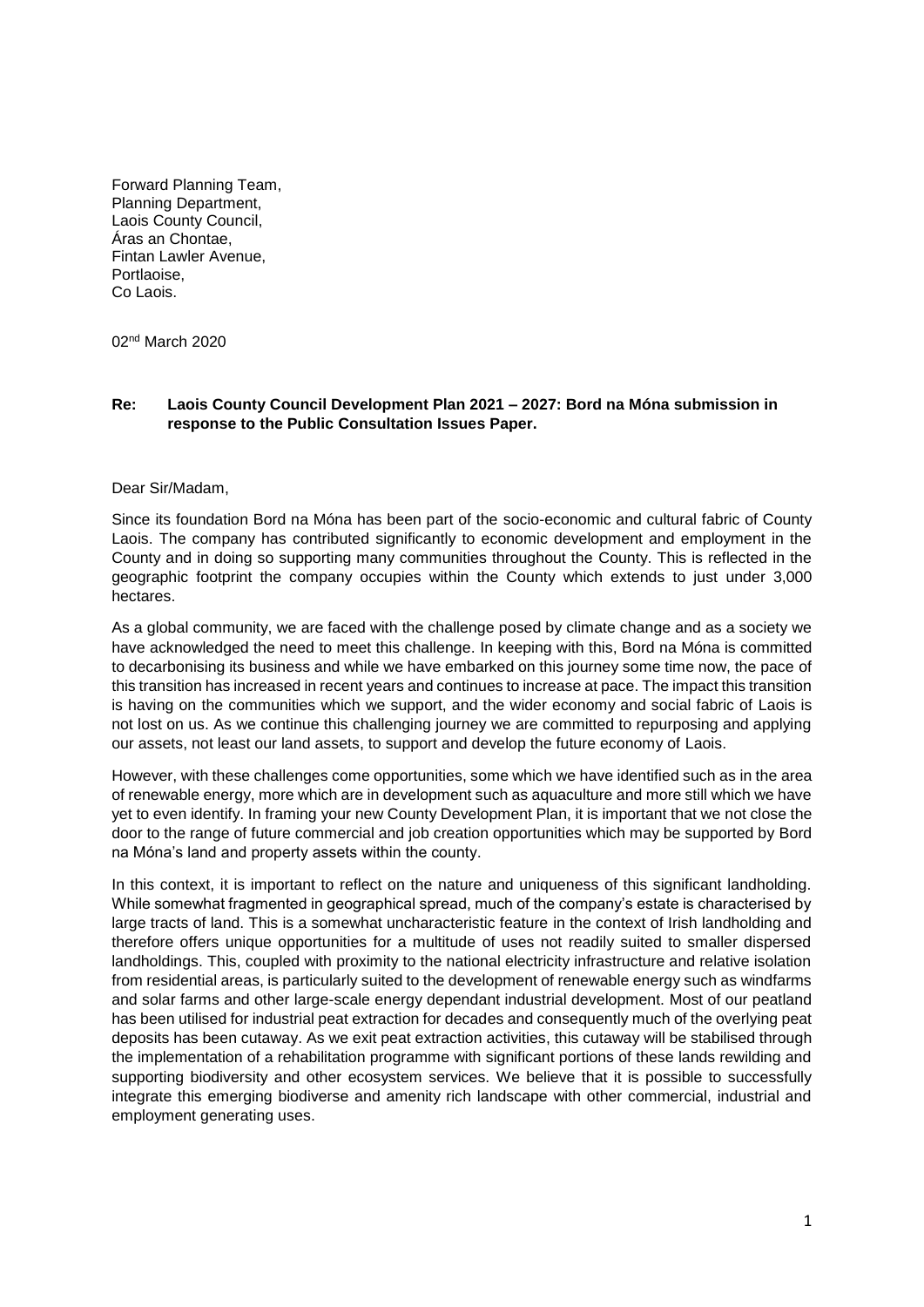This is exemplified in the transformation of our Mountlucas property in county Offaly which has changed from a site with a single use (peat harvesting) to one hosting a rich mosaic of complimentary activities. Over the last decade an 84MW windfarm has been developed on the site. The windfarm supplies over 50,000 homes with renewable electricity while providing a sustainable income which in turn supports significant local community investment. With the wind assets occupying a mere 5% of the 1,100 hectare site, this rehabilitated cutaway has helped significantly mitigate carbon emissions and also developed into a rich ecosystem with a range of different habitats for native plants and animal species. The site also provides a new significant public amenity with over 20km of walking/running/cycling tracks for people living in the local communities. In addition, the company has also developed a number of new business projects on the site including the first closed loop re-circulation aquaculture facility at this site and another involving the cultivation of high value herbs used in the production of alternative medicines and food supplements.

In 2011 Bord na Móna published its long-term land use strategy, *Strategic Framework for the Future use of Peatlands.* Much of the strategy outlined in this framework document still holds true and is relevant; however, with the significant and accelerated change that has taken place in the intervening period and with the emergence and identification of new potential future land uses, we have engaged in a review of this framework. We expect to publish a revision of the *Strategic Framework* in the coming months and in time for you to take it into consideration as part of the development of the draft County Development Plan.

The public consultation issues paper invites submissions across a broad range of important topics. Given Bord na Móna's significant geographic, economic and social reach within the County we believe Bord na Móna can make significant positive contributions across many of these areas. In particular, we believe we have a significant role to play in delivering on climate action & energy policy, supporting natural heritage and biodiversity, growing tourism, fostering the establishment of new, sustainable industrial and commercial development and supporting rural and urban regeneration.

# Climate Action and Energy

The scale of the climate change challenge and the need for decisive, positive action to mitigate climate change is reflected in the Government's decision to declare a climate emergency in May 2019, followed by the publication of the Government's Climate Action Plan in June 2019. The ambition behind the plan is to:

*… deliver a step-change in our emissions performance over the coming decade, so that we will not only meet our EU targets for 2030, but will also be well placed to meet our mid-century decarbonisation objectives. This Plan [, the Climate Action Plan,] underpins this ambition by setting out clear 2030 targets for each sector and the expected emissions savings that will result.<sup>1</sup>*

Central to the Government's plan is the acceleration of the transition to renewable electricity generation with an overall target of achieving 70% renewable electricity by 2030. Achieving this will involve:

*…phasing out coal- and peat-fired electricity generation plants, increasing our renewable electricity, reinforcing our grid (including greater interconnection to allow electricity to flow* 

**.** 

<sup>1</sup> *Climate Action Plan*, 2019 at page 12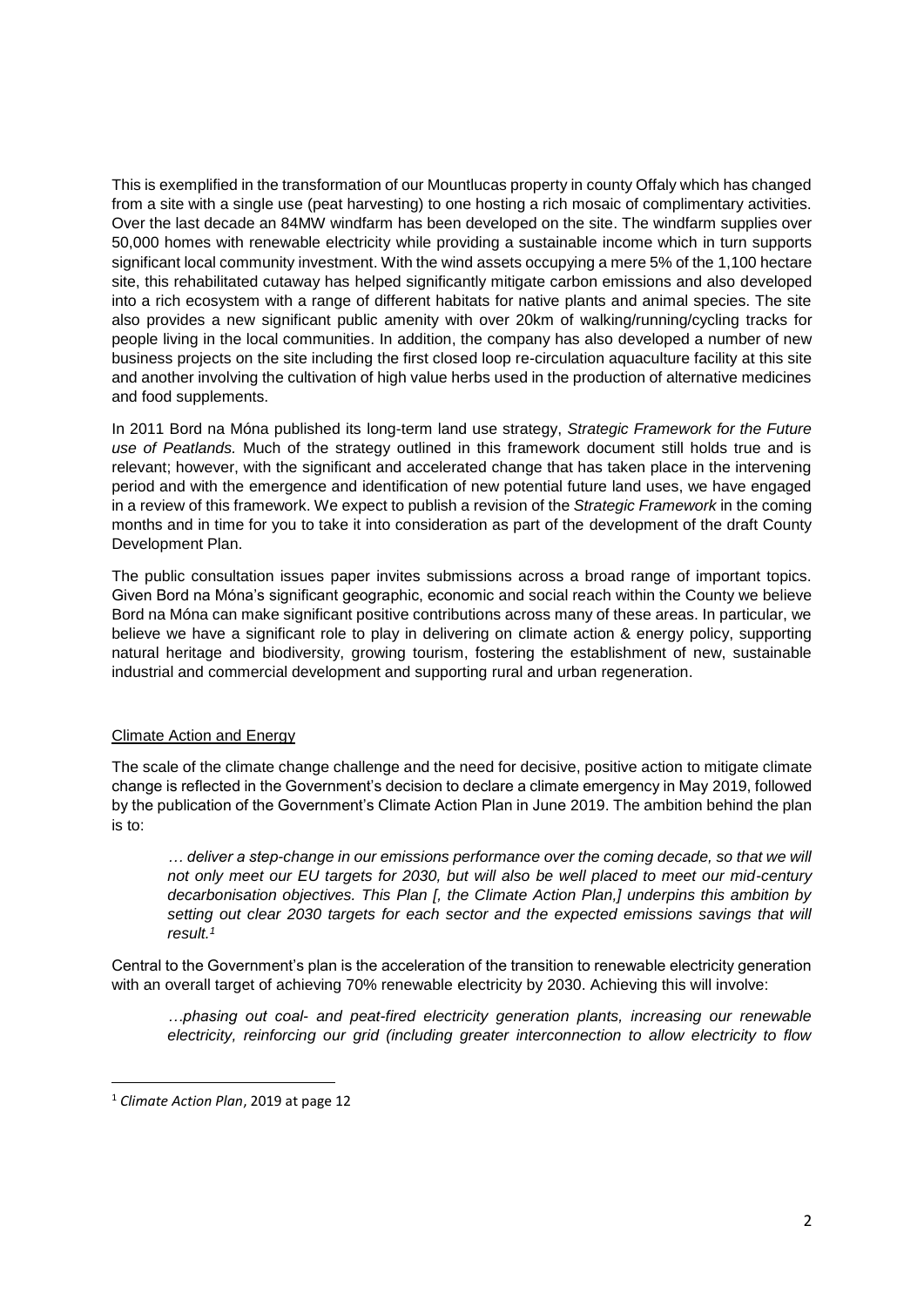*between Ireland and other countries), and putting systems in place to manage intermittent sources of power, especially from wind.<sup>2</sup>*

Specifically, the Government are targeting increased electricity generated from renewable sources indicatively comprising:

*at least 3.5 GW of offshore renewable energy*

*up to 1.5 GW of grid-scale solar energy*

*up to 8.2 GW of onshore wind capacity<sup>3</sup>*

Furthermore, the National Planning Framework, *Project Ireland 2040*, (NPF) contains a specific objective for Ireland to transition to a competitive low carbon, economy by the year 2050 and to shift from predominantly fossil fuels to predominantly renewable energy sources. This is echoed in the Regional Spatial and Economic Strategy for the Eastern and Midlands Region which calls out the need for us to *"better leverage [our] natural resources to increase our share of renewable energy… and harness the potential for a more distributed renewables-focused energy system"*.

The potential for utilising the extensive Bord na Móna landholding in the midlands region to support renewable energy generation is specifically called out in the National Planning Framework:

*Harnessing the potential of the region in renewable energy terms across the technological spectrum from wind and solar to biomass and, where applicable, wave energy, focusing in particular on the extensive tracts of publicly owned peat extraction areas in order to enable a managed transition of the local economies of such areas in gaining the economic benefits of greener energy*. 4

Bord na Móna recognise this potential and have worked and continue to work to harness this potential: we have developed Mountlucas wind farm in Offaly, Bruckana wind farm, part of which is in County Laois and Oweninny Phase 1 in Mayo. We have secured planning permission to develop a 63 MW wind farm at Cloncreen County Offaly and are planning to develop other projects including a 96 MW windfarm at Derryadd in County Longford as well as an 84 MW wind farm on Clongawny and Drinagh bogs (Derrinlough Wind Farm) in West Offaly and a 70 MW solar farm in Timahoe, County Kildare. There remains significant potential to develop renewable energy projects on our remaining land assets. In all we are advancing plans which could ultimately deliver as much as 1 Giga Watt of additional renewable generation across our estate.

As outlined previously, there are circa. 3,000ha of Bord na Móna lands within County Laois. These lands have the potential to make a significant contribution to meeting national and regional policy objectives across a range of sectors. Recently, Bord na Móna applied to Laois County Council for planning permission to develop a renewable gas facility at Cúil na Móna Bog, Portlaoise which is located off Junction18 of the M7 motorway. The proposed facility is designed to treat 80,000 tonnes per annum of biodegradable and organic waste material through an anaerobic digestion process to produce a renewable gas for injection into the local natural gas network.

This proposed development is aligned with and will significantly contribute to achieving the targets and objectives set out in National and Regional policy by contributing to the development of a low carbon

**.** 

<sup>2</sup> *Climate Action Plan*, 2019 at page 53

<sup>3</sup> *Climate Action Plan,* 2019 at page 53

<sup>4</sup> *Project Ireland 2040* at page 35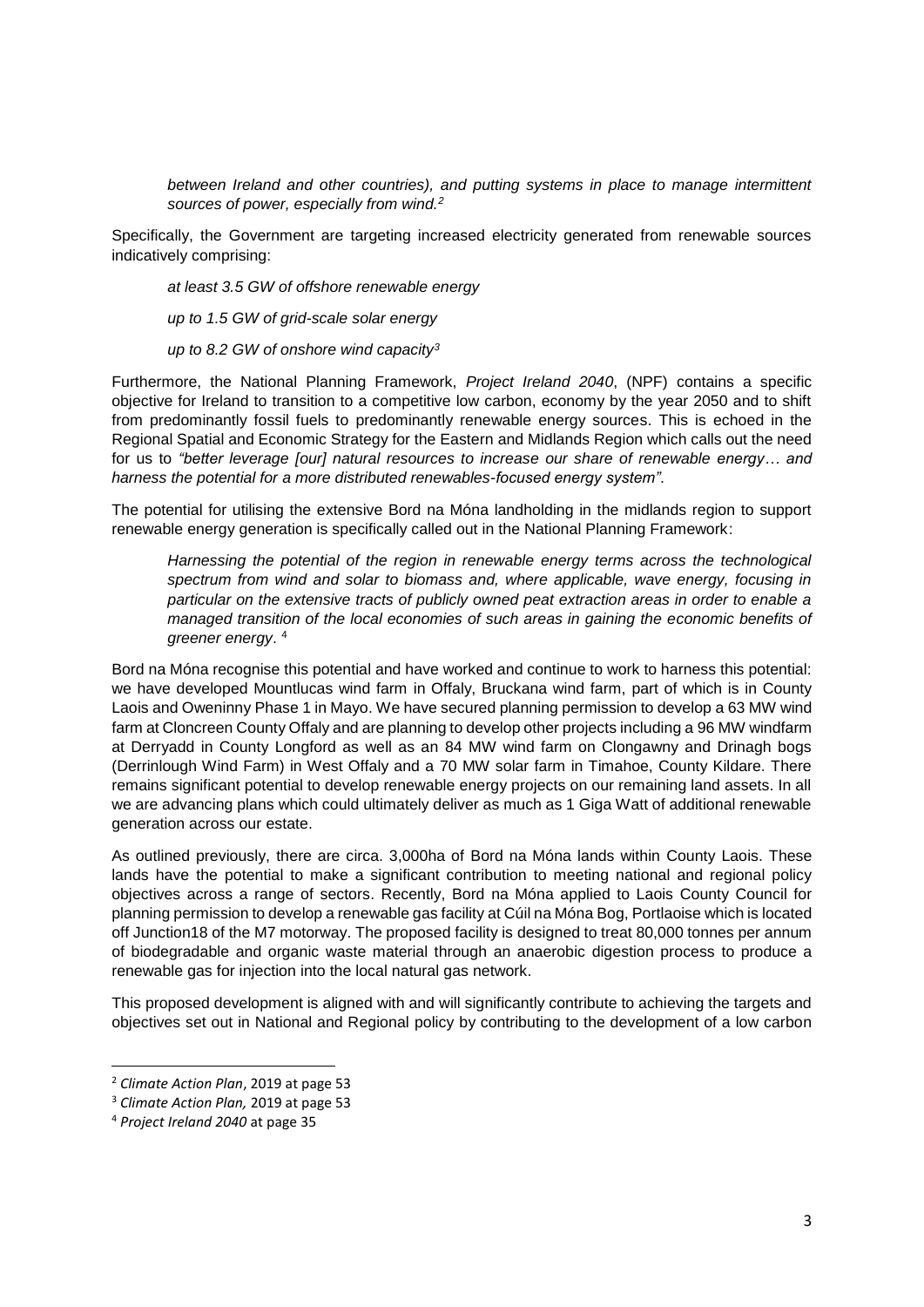economy, achievement of renewable energy targets and the provision of much needed waste treatment capacity for the management of biodegradable waste.

There also remains potential to develop other activities on these lands and it is our view that the County Development Plan should consider all beneficial uses of Peatlands including energy, commercial, social and environmental.

The role of appropriate peatland management in furthering and achieving climate change mitigation targets is also recognised in the Climate Action Plan as follows:

*Peatlands represent 64% of our total soil organic carbon stock, representing the largest store of carbon in the Irish landscape. This store is very vulnerable, especially to drainage for forestry, grazing and extraction. We will develop and better manage our carbon sinks with the following measures:*

- *Restore/rewet all raised bogs designated as Special Areas of Conservation and Natural Heritage Areas… Such restoration measures and hydrological management of our protected peatlands will halt and reduce peat oxidation and carbon loss*
- *Undertake further research to assess the potential to sequester, store and reduce emissions of carbon through the management, restoration and rehabilitation of peatlands as outlined in the National Peatlands Strategy.<sup>5</sup>*

Given the company's commitment to decarbonisation and the hastening of the cessation of industrial peat extraction for energy production, there exists an opportunity to accelerate our rehabilitation programme. In addition, more of our estate will be "cut-over" as opposed to "cut-away" with greater depths of residual peat and so affording opportunities to achieve more climate action and biodiversity objectives with our rehabilitation programme. With this objective in mind, we are currently developing plans to significantly accelerate and enhance our rehabilitation programme. Ultimately the vast majority of our former industrial cutover peatlands will be rewet and otherwise rehabilitated with the objective of supporting the re-establishment of thriving peatland environments with associated carbon mitigation and sequestration potential. This will support the main carbon mitigation land use objectives of the National Climate Action Plan.

# Infrastructure and Economic Development

Bord na Móna has played, continues to play and has the potential to play a significant role in the economic development of the County. As set out earlier, because of the unique nature of our landholding, industrial, remote and with access to key infrastructure, opportunities exist to support industries that require scale which is not readily achievable elsewhere in the country let alone the county.

In addition, the company's existing network of workshops and production facilities hold opportunities for the re-purposing of these facilities for new sustainable industries. In recent months, the company has repurposed its former briquette production facility in Littleton in County Tipperary as a plastics recycling facility supporting 40 new jobs, similar opportunities may exist for more of our facilities as we exit peat extraction.

**.** 

<sup>5</sup> *Climate Action Plan,* 2019 at page 106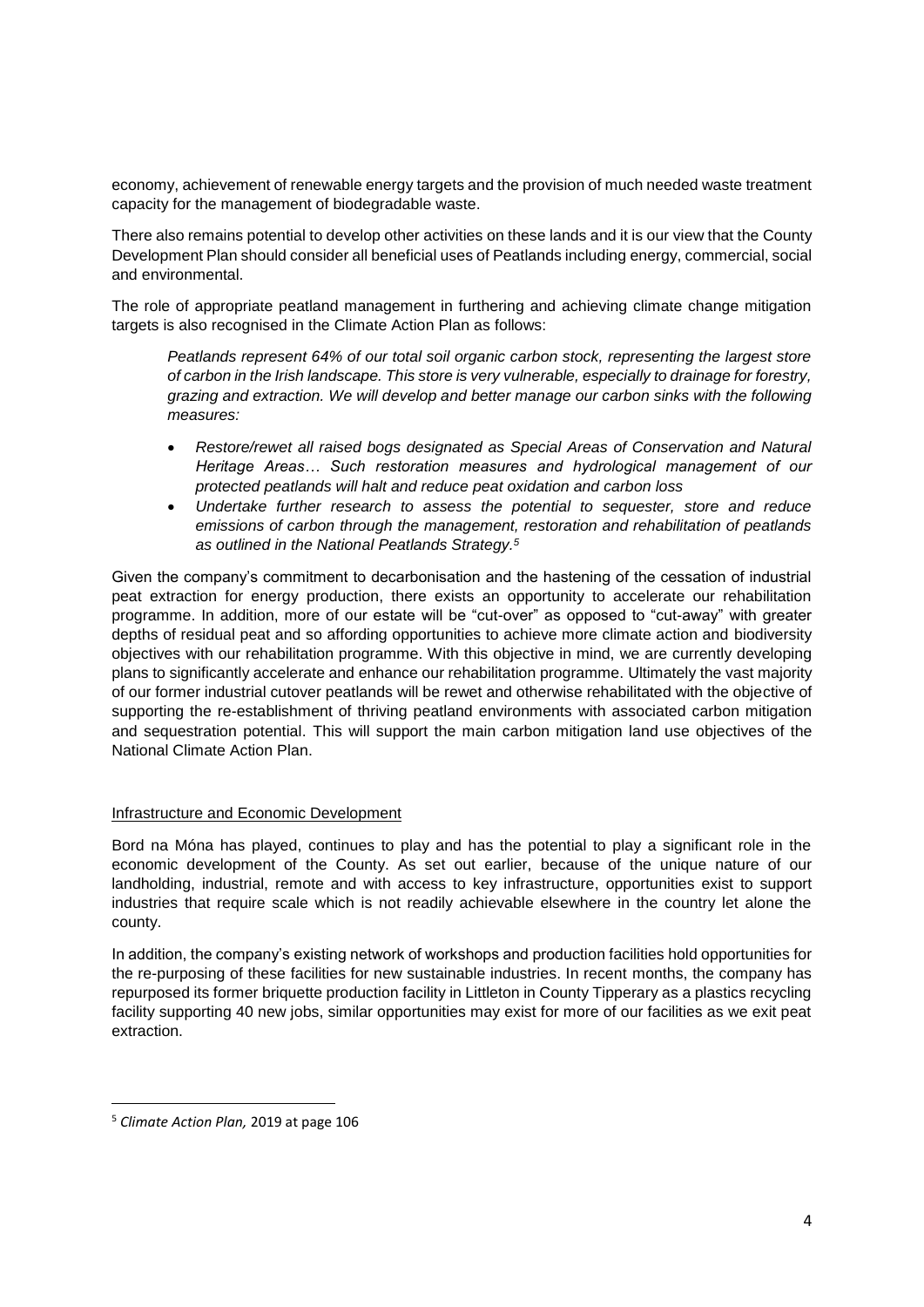In County Laois, the extensive industrial site, locally known as the Cúil Na Móna works site, has been in use for many years as a horticultural peat processing plant. The scale of this site, extending to c.20 acres, and its current buildings, totalling over 80,000 square feet, represent a significant opportunity for redevelopment and future industrial uses. This site, which is located at Junction 17 off the M7 motorway, is particularly close to the new Togher Business Park located at junction 17 and would enhance the overall viability of the region. In this regard, consideration should be given to the future industrial and commercial opportunities presented by this site in any review of the Laois County Development Plan.

The Laois County Development Plan should acknowledge this potential and stand positioned to support appropriate commercial and industrial development on Bord na Móna's land and can do so secure in the knowledge that given the scale and spread of Bord na Móna's land and property assets, suitable commercial and industrial development can be harmoniously co-located within a biodiverse and ecologically rich rehabilitated peatland landscape: as demonstrated by our property at Mount Lucas in County Offaly and as proposed in our plans for Derryadd and Derrinlough Wind Farms.

### Natural Assets & Green Infrastructure

Located within Ireland's Hidden Heartland the county is endowed with a rich natural landscape including peatlands, lakes and forestry offering significant potential to deliver a unique and expansive ecotourism experience. Central to the development of an integrated ecotourism experience is the provision of quality cycling, walking and hiking routes connecting strategic tourism infrastructure, towns and villages.

As we transition away from commercial peat production and decarbonise our business the rehabilitated cutaway will naturally revert to a rich and diverse natural habitat enhancing biodiversity and supporting other ecosystem services. We are committed to protect and enhance this ecologically rich landscape and firmly believe that we can do so while integrating other sustainable land-uses, including renewable energy and other commercial development: as demonstrated at our Mountlucas property as discussed earlier.

Examples of Bord na Móna enabled green infrastructure in the county include the restored Abbeyleix bog, which is now leased to the local community, and who now manage it as a conservation project. The Abbeyleix bog is part of a Natural Walking Loop and is a very popular local walking route located in a natural landscape. Bord na Móna continues to play a role in the management of this site.

Bord na Móna also restored Knockahaw Bog (Errill Bog) in 2018 as part of its Biodiversity Action Plan and peatland rehabilitation commitments. This site is located in south west Laois and Knockahaw Bog is partially located in Tipperary. Knockahaw Bog is a relatively large restored raised bog (312 ha high bog) located on the SE range of raised bog distribution in Ireland and will make a significant contribution towards Irelands biodiversity objectives and commitments towards the conservation of raised bog habitat. Both Abbeyleix Bog and Knockahaw Bog are examples of high value biodiversity sites where Bord na Móna have made the decision to conserve and manage these sites for their biodiversity value and other ecosystem services. Other activities, such as amenity, are compatible with this primary objective. Peatland rehabilitation will also bring additional benefits of improving water quality and flood attenuation to downstream water-courses.

Future Bord na Móna land-use strategies and future Bord na Móna commercial development will support the Laois County Development Plan in the development of green infrastructure.